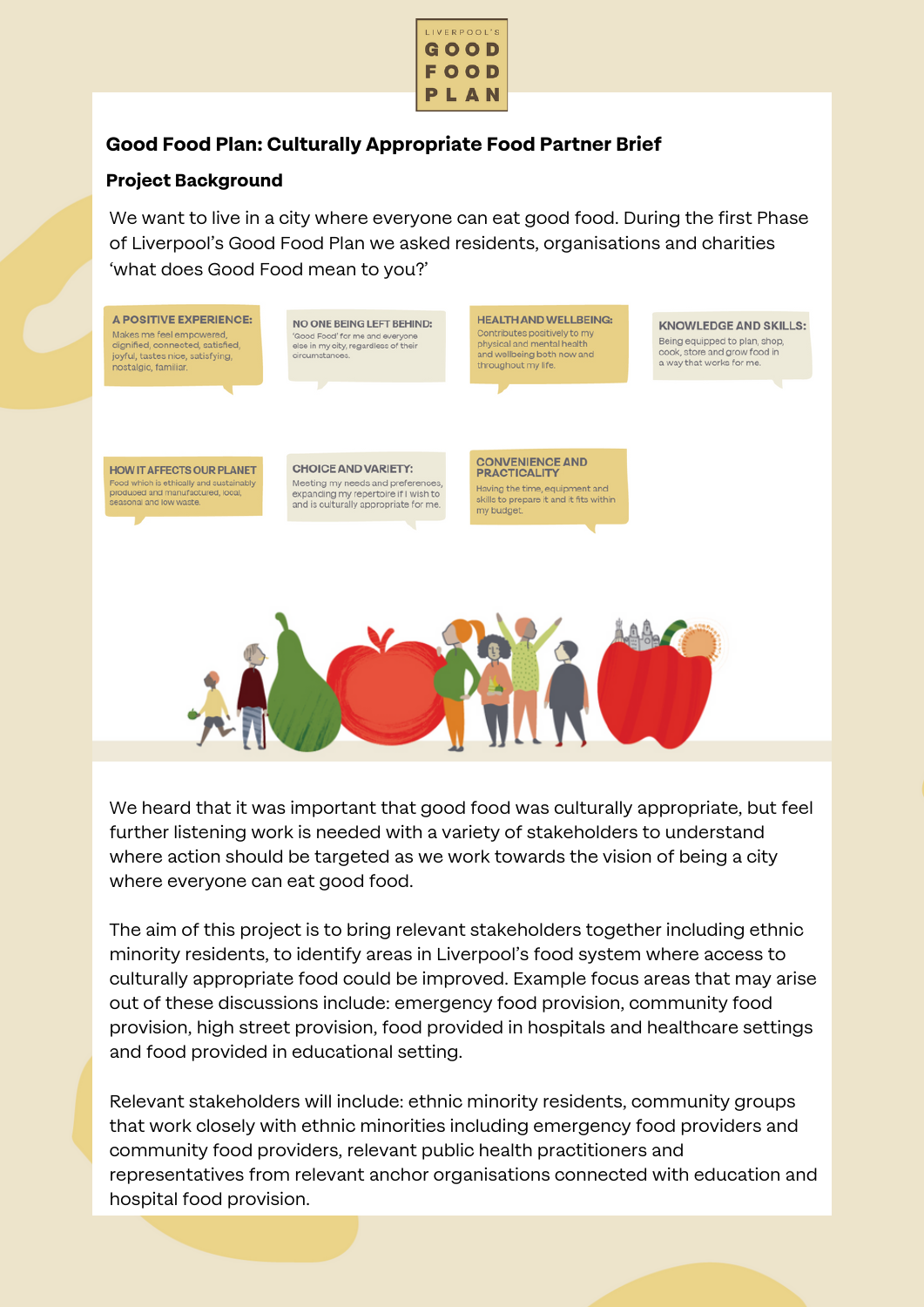#### **Brief**

Feeding Liverpool are looking to partner with an organisation or consultant/selfemployed individual to support this work.

We are looking for the project partner to lead on the design and delivery of 2-3 stakeholder sessions in late June – early September, which could be supplemented by key stakeholder interviews, exploring where access to culturally appropriate food could be improved and identify actions that could achieve this.

## **Outputs for this project:**

1. A report identifying parts of the food system where access to culturally appropriate food could be improved and detailing the suggested actions identified by stakeholders that could be taken to improve access. This report should be clear and concise and written in plain English. It should include quotations from stakeholders and a list of any key questions or areas for further development that have arisen during this process but are outside of this project brief.

2. A contact list of everyone involved in the project to allow for follow up-work.

3. A webinar/workshop in late September communicating the findings of this project to a wider audience.

## **Feeding Liverpool's role**

Feeding Liverpool are commissioning this piece of work as part of our role in developing Liverpool's Good Food Plan. This work has been kindly funded by Torus Foundation.

Our role will include:

- Overall project oversight, provided by Good Food Programme
- Director Dr Naomi Maynard, who will facilitate regular check-ins
- between the project partners.
- Project support provided by Feeding Liverpool Development Worker Colin Pryor to identify and invite relevant stakeholders to the sessions

Design support and branding for the action plan

Event support for the September webinar / workshop including event promotion and the provision of a venue and refreshments